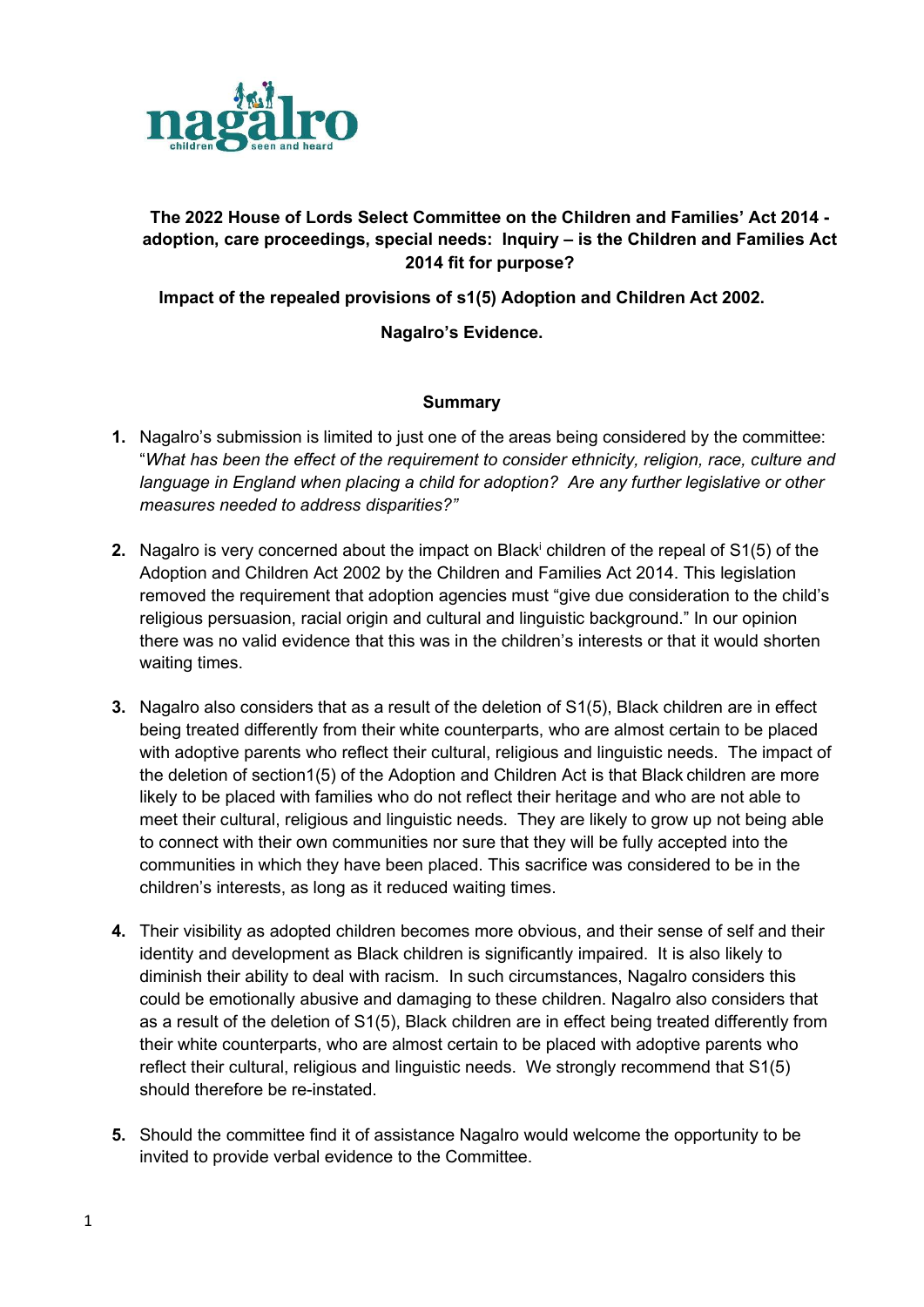### **Overview**

- 6. Nagalro is the professional association for Children's Guardians, Family Court Advisors and Independent Social Workers. It has nearly 1000 members who have many years of experience working with and formally representing children and young people in the full range of family proceedings in both public and private law matters (https://www.nagalro.com/).
- 7. The Nagalro BCLM (Black Children's Lives Matter) sub-group was set up in 2020 to look specifically at the difficulties facing Black<sup>i</sup> children with whom Nagalro members are involved. They are the group disproportionately represented in the Local Authority care system. The group comprises of Nagalro council members and aims to raise awareness of the needs of Black children through its educative resources, to promote high standards of social work practice to meet Black children's needs, as well as to influence social policy for the benefit of Black children. It also aims to commit to working against any practice in social work which discriminates against the needs of Black children.
- 8. Institutional racism affects Black people in all walks of life, none more profoundly than within the care system. We know that Black children are more likely to be removed from their parents through care proceedings than other children and that they will generally wait much longer for adoptive placements than a comparable white child. As a response to the latter, for children in England, (but not Wales) s1(5) of the Adoption and Children Act 2002 was repealed by the Children and Families Act 2014, to remove the requirement that adoption agencies must

"give due consideration to the child's religious persuasion, racial origin and cultural and linguistic background."

From the Explanatory Notes to the 2014 Act and the debates which took place in Parliament when the Bill was before the House of Commons, it is very clear that these provisions were only to apply to Black children being placed with white adopters and not to white children being placed with Black adopters. and it is difficult to see this as other than indirect racism.

- 9. Nagalro believes that, this reform was and remains the wrong solution. The removal of 1 (5) from the Adoption and Children Act 2002 is in danger of creating a policy of "colour-blind" and "culture-blind" adoption. It also avoids tackling deeper problems by focussing on the perceived wishes of the adult adopters instead of the wishes, feelings and needs of the children who are to be adopted.
- 10. Nagalro questions how the repeal of this legislation sits with the Equality Act 2010. It was never suggested that we were moving to a "colour-blind" system for all adoptions. The Explanatory Notes to the 2014 Act specifically refer to dealing with delays "so that Black and minority ethnic children are not left waiting in care longer than necessary because local authorities are seeking a perfect or partial ethnic match." Parliament never intended this to be of universal application and it follows that Black children are treated less favourably than others.
- 11. Nagalro believes that what should be done is to address, firstly, the reasons why such disproportionate numbers of Black children find themselves in care and, secondly, why there are insufficient Black adopters. In reality, an adequate pool of Black foster carers and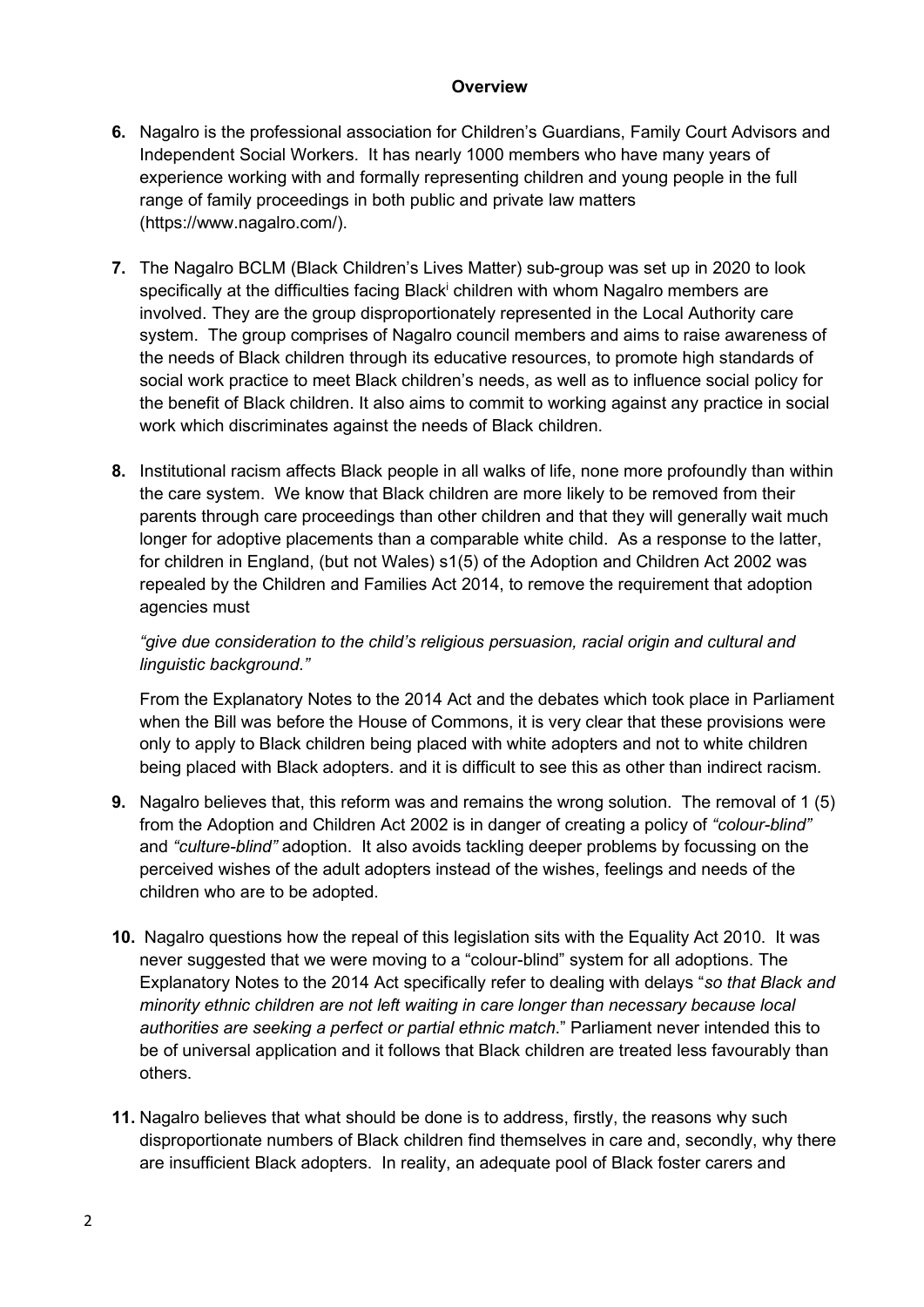adopters would address the delay and lead to appropriate ethnic matching. We firmly believe that the repealed provisions of s1(5) Adoption and Children Act 2002 must be reinstated. Adopted children have to deal with the fact of being adopted. The additional emotional burden to their identity development and sense of self as a result of being inappropriately placed is an unnecessary burden which we consider is not in their interests. We consider that the government was using a very simplistic solution to tackle a much more complex problem.

#### The 2012 Select Committee in the House of Lords response:

12. Nagalro notes that the 2012 Select Committee in the House of Lords (Chaired by Baroness Butler-Sloss - a previous President of the Family Division of the High Court) produced a very detailed and considered report published on 19<sup>th</sup> December 2012.<sup>ii</sup> In the Report a summary indicated

"We share the Government's belief that children should not experience undue delay whilst a search for a perfect or near perfect ethnic match takes place. We believe that considerations of race, culture, religion and language are essential components of a child's identity. We are concerned as to how the removal in England of Section 1(5) of the Adoption and Children Act 2002 will be interpreted by those working in the field, and that it may be seen as a signal that race and ethnicity should be given no weight in the matching process. A better balance needs to be achieved. We, therefore, propose that the Welfare Checklist, at Section 1 (4) of the Act should be amended to include considerations of ethnicity. This will ensure that issues of race, religion, culture and language are considered alongside other elements of a child's welfare".

- 13. Importantly, the 2012 House of Lords Select Committee quoted Article 20 of the United Nations Convention on the Rights of the Child; that children who cannot be looked after properly by their own family have a right to special care and "when considering solutions due regard shall be paid to the desirability of continuity in a child's upbringing and to the child's ethnic, religious, cultural and linguistic background." Despite these concerns about the message this legislative change could send out to social workers and that it could lead to "no consideration being given to any of these matters", the recommendations of the Committee were not acted on.
- 14. The 2012 Select Committee report indicates that:

"the change in legislation is intended to both overcome any suggestion that legislation places ethnicity above other considerations when seeking an adoptive match and, also to facilitate the matching of children with their prospective adoptive parents more quickly….it is unacceptable for a child to be denied adoptive parents solely on the grounds that the child and prospective adopter do not share the same racial or cultural background."

15. The House of Lords quotes a key finding in Professor Farmer et al's study<sup>iii</sup>

"That 29% of BME children were placed with families who did not match their ethnicity, often to secure a placement for children with complex needs where the need to place was considered more important than finding an "ideal" match." This conflicts with the assumption that children wait unnecessarily to find the perfect match and that ethnicity is placed "above other considerations."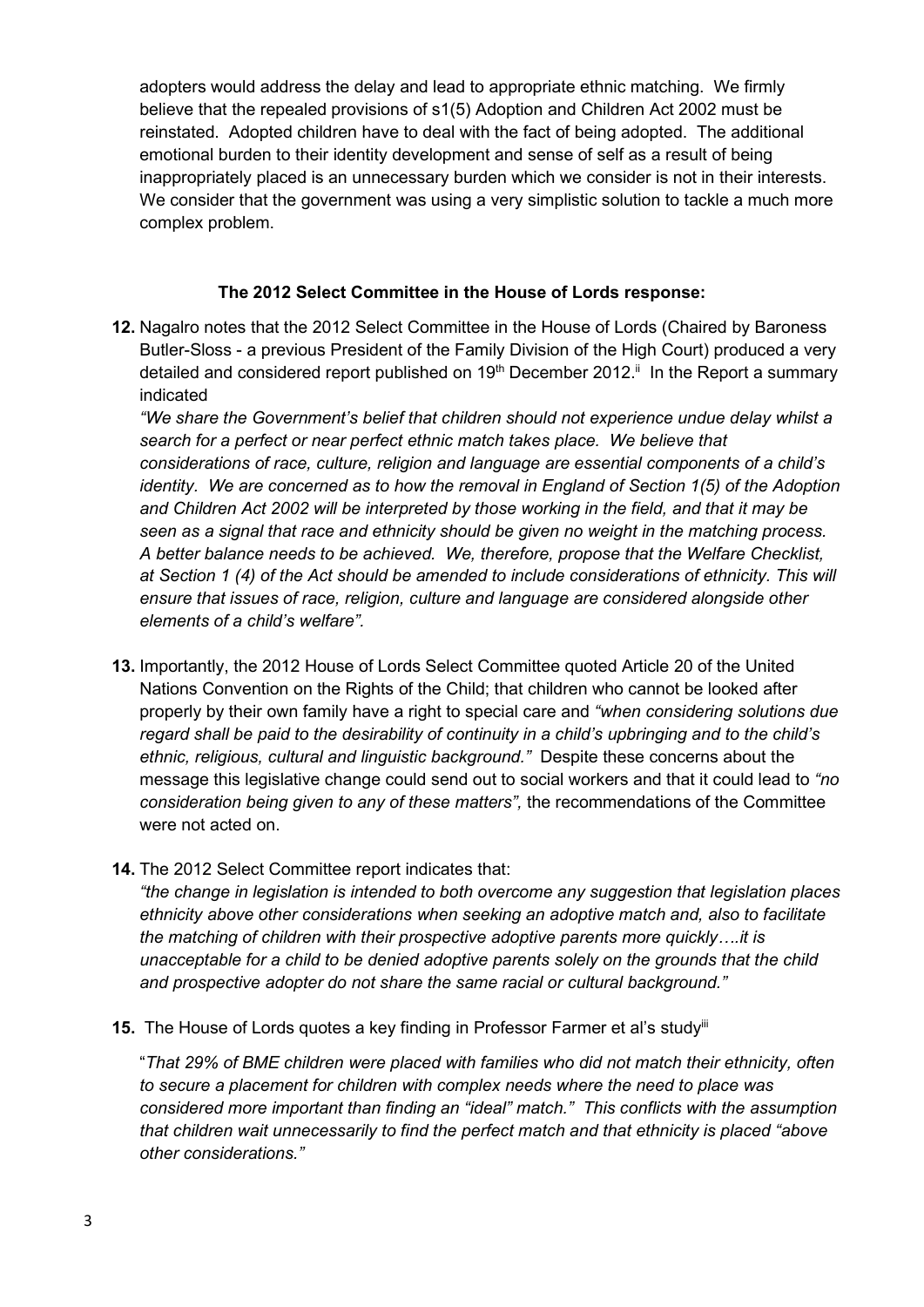- 16. The evidence of Professor June Thoburn<sup>iv</sup> to the committee considered that the issue of delay caused by ethnic matching was not as widespread as portrayed, but she believed that there were anecdotal examples of poor practice which indicated that problems were still occurring, and that it is unclear how widespread the problem is
- 17. Importantly the 2012 House of Lords Select Committee Quoted Article 20 of the United Nations Convention on the Rights of the Child:

"Children who cannot be looked after by their own family have a right to special care and must be looked after properly, by people who respect their ethnic group, religion, culture and language".

This indicates that there was a concern in the sector about the message this legislative change could send out to social workers, and could lead to "no consideration being given to any of these matters."

# The matching process in adoption:

- 18. The "matching process" is designed to find a match with potential adopters that best suits a particular child. The purpose of matching is to ensure that a placement is a success and for the child to achieve long-term stability in that placement. If the match ignores a child's, race, religion, cultural or linguistic background, how can such a match be considered to be meeting a child's needs? The Adoption Strategy Report<sup>v</sup> published by the DfE in July 2021 indicates (p31) that "making a good match between a child and prospective adopter is a highly skilled task and is vital for both the child and the prospective adopter", which appears to be a contradiction if a child's race, religion, culture and language are to be excluded in such a matching process. What is the cost to the child if these vital aspects of a child's identity are ignored?
- 19. It is important to bear in mind that a Black child's race, culture and language are (as for all children) central to who they are and who they become in later life. Black children in particular have many issues to grapple with and their identity and sense of belonging are central to their ability to think of themselves positively. If, as a Black child, you are brought up in a white family, you do not get the benefit of understanding and learning who you are as a Black person and how you are perceived in the world by others who are not Black. You do not have the lived experience of learning how to protect yourself from racist assaults both verbal and unspoken, you don't understand why you're treated differently and how to manage that and defend yourself. Being subject to racism, overt and otherwise, impacts Black people's mental health throughout their lives; always trying to find a way to be accepted, as the consequences of not "fitting in" significantly impact on a child's life chances. Constantly being told you are not good enough or do not have the right look, narrows a child's perspective of who they are and how they fit into the world and narrows their possibilities and opportunities.
- 20. Having the opportunity to be brought up within a Black family gives a child the confidence and knowledge of how to challenge. There is also the opportunity of gaining support from those who have endured similar experiences. A child cannot gain that knowledge in a transracial placement simply by being taken to get his or her hair done at a Black hairdresser, or by going to libraries to learn about where they have come from. It is the daily lived experience that is required, without which Black children are affected, psychologically,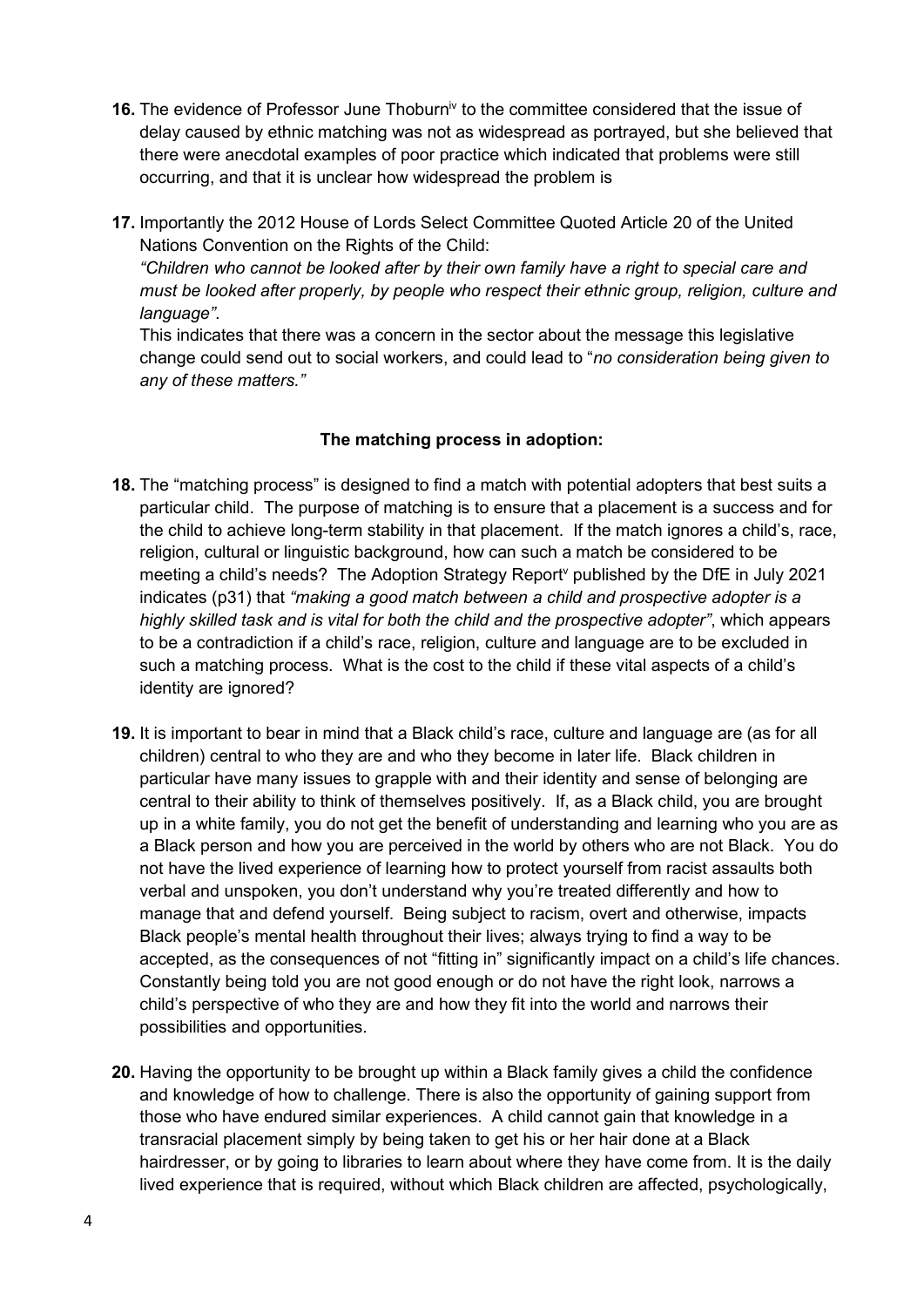for the rest of their lives. Not having the opportunity to live in a family that represents the child's culture is likely to impact on the child's ability to fit in anywhere, even their own community. They may not function wholly in either environment, or understand its language origin, humour or social norms. These are not things one can learn other than by living them. If a child's self-esteem and who the child is not valued, then the child can become ashamed of his or her heritage.

21. For children in transracial placements, their homes are not sanctuaries for them if their adoptive parents are not able to help them to deal with subtle racism such as unconscious or internalised. A Black child in a white environment is not automatically equipped to learn the skills of how to straddle both worlds. The emotional impact of a transracial placement impacts every aspect of their lives and cuts to their core. Black children need the lived experience of knowing how to recognise and challenge or even just survive these experiences, otherwise, they can be subjected to lifelong trauma. Consideration was not given to the children's life-long needs before the repeal of the legislation. This is particularly clear given Section 1 (2) of the Adoption and Children Act 2002, which has the force of law and states that the

"paramount consideration of the court or adoption agency must be the child's welfare, throughout his life."

22. The Adoption Strategy Report indicates that "ethnic minority children wait for the longest to be found a new home.<sup> $m$ </sup> and indicates that maintaining continuity of the heritage of their birth family is important to most children; it is a means of retaining knowledge of their identity and background. However, the report appears to contradict itself when it also states that social workers should:

"Avoid placing the child's ethnicity above other characteristics when looking for an adoptive family for the child'…' many adopters provide brilliant love and care for children with whom they do not share the same ethnicity."

Matching a child's ethnicity is more than allowing a child to retain the knowledge of their heritage of their birth family as is indicated in the report. It is about ensuring that the child feels confident about who they are, as already indicated above, it ensures that they are not stigmatised as being different; it is a means of helping to provide them with the tools to deal with the impact of the racism which they are likely to face. This is about giving a child the tools to live as successful a life as possible.

23. The debate has long raged as to whether 'love is enough.' What are the implications for a child if these vital factors of a child's identity and heritage are overlooked and ignored? A study was published in 2013, by the British Association for Adoption and Fostering (BAAF), on the experiences of children who had been transracially adopted (Feast, et al. 2013).<sup>vii</sup> The study combines qualitative and quantitative data of 74 out of 106 women who were adopted from Hong Kong as children, into mostly white British households. It sought to investigate the childhood experiences of these women, to identify if their transnational and mostly transracial placements had lasting or negative effects on their mental health. Despite some limitations in its applicability to this thesis, such as the small sample size and the international elements, it nonetheless provides important insight into the feelings of the children who had been transracially adopted and the role of ethnicity in adoption placements. The study revealed that resistance to maternal care was one of the effects of institutional care, resulting in the child being less responsive to love when it is made available. It concluded that simply loving a child was not enough to overcome the earlier deprivation of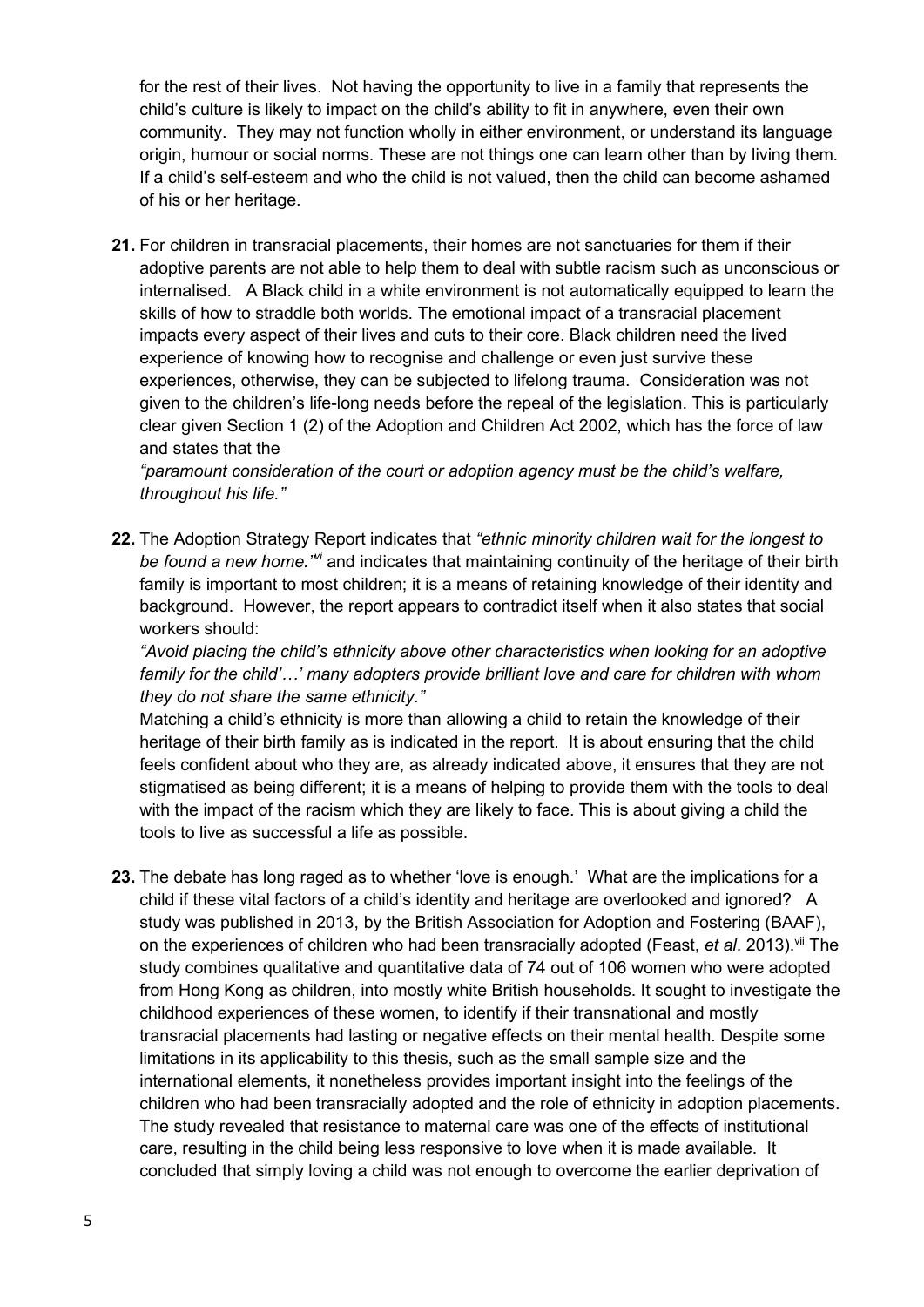sensitive and attuned maternal care. Since most of their adoptive parents were unable to understand and address the difficulties arriving from their race, most of the women were less equipped to survive on the provision of love alone.

### International comparisons:

- 24. Whilst it is not possible to make direct comparisons between England, the USA, and Canada because each system is very different, parallels can be drawn between the lessons learned in the approaches to race in Canada and the USA. An attempt to reduce waiting times for adoption in the USA also led to a colour-blind approach in their adoption law, where transracial adoptions constituted around 40% of all domestic adoptions. Whilst there is still a lack of understanding of the impact of such placements on the identity of children who have been placed transracially. Baden et al<sup>viii</sup> surveyed the experiences of those children who were transracially adopted domestically and internationally. This research found that from as early as aged four, the children desired to know "where they had come from", (which indicates an awareness of race at an early age), and that later in their childhood or adolescence many associated with a white heritage and a white identity and 78% desired to be white as children. These experiences support the conclusions of the 2013 BAAF study that a colour-blind approach to adoption can contribute to a life-long negative self-image for the children concerned. ix
- 25. In Canada, it was concluded that neglecting to take race, religion or culture into account could lead to unjust outcomes. Since then, cross-cultural judgements now attempt to recognise diversity where it is relevant to equality. These experiences in Canada and the USA demonstrate that laws that attempt to ignore race can only perpetuate the damage caused to Black children in the care system, and that the experience gained in the USA and Canada should be a lesson to the current approach being taken in England. x

# Conclusions:

- 26. The research overall found that many determinants influenced Black children having to wait longer for adoptive placements than white children. These included Court delays, delays in decisions being made to place a child for adoption, that Black children were older when removed from their parents – making adoption more difficult, a lack of appropriate placements, lack of resources trying to recruit adoptive families as well as a lack of training – particularly in respect of how to assess whether adopters are able to adopt transracially. The delays could reflect a lack of understanding of the complex issues of matching.
- 27. The view that children wait for appropriate adoptive placements because they are "waiting" for a perfect match" appears to have been the determining factor that drove the change in legislation, although this was made in the absence of clear supporting data. This in our opinion demonstrates how ill-judged this decision was.
- 28. The 2012 House of Lords select committee considered the evidence relied upon to justify the 2014 legislation. Whilst they supported the proposed change in legislation, they proposed instead that the Welfare Checklist, at Section 1 (4) of the Act should be amended to include considerations of ethnicity. Clearly, the 2012 House of Lords Select Committee did not consider the Welfare Checklist without reference to issues of ethnicity to be an appropriate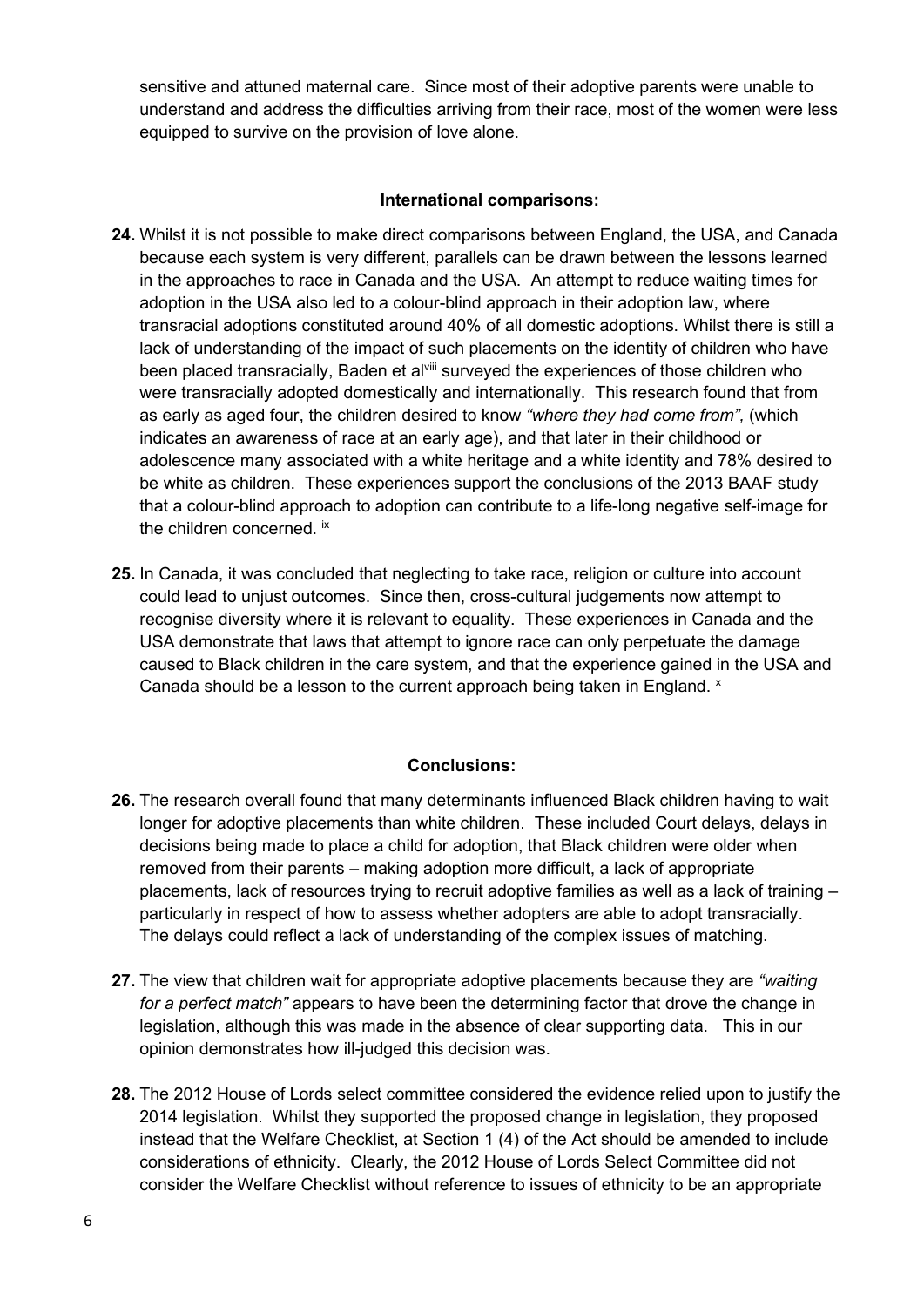replacement for the deletion of Section 1 (5) of the Act, and Nagalro agrees with them on this. The 2012 House of Lords Select Committee indicated that this would ensure that issues of race, religion, culture and language are considered alongside all of the other elements of a child's welfare. This very clear recommendation was not acted upon by the Government. It is a poor reflection of the UK's international role to promote the international rights of children that it has deliberately repealed legislation that mirrors the language of Article 20 of the UNCRC.

- 29. Importantly no further follow up research has been undertaken since the deletion of S1 (5) in 2014 to consider the implications of the change in legislation. $x<sup>i</sup>$  There has been no national data collected on the numbers of children being placed transracially since the deletion of S1 (5).
- 30. There is confusion amongst social workers about what is meant by "consideration of a child's racial origin and cultural background" and there is no quidance for them about what is meant by this term.<sup>xii</sup> It is vital for such guidance and appropriate training to be provided.
- 31. The issues relating to children of dual heritage are complex and include concerns that social workers are often confused about how to define and place such children. There also appeared to be confusion amongst the researchers about definitions, and a lack of understanding of identity development and the components that lead to a healthy identity development. The research (Feast et al 2013) assumes that if the child was previously cared for by a white parent, then the search of prospective adopters should then be for white carers, the basis for this assumption is not arqued in the research.<sup>xiii</sup>
- 32. It is clear that the issues are complex and that there is a multitude of factors that lead to the delay in Black children being placed with prospective adopters. It appears that the adoption world is another area where Black children are being discriminated against as a result of institutional barriers. However, withdrawing the consideration of the child's religious persuasion, racial origin and cultural and linguistic background becomes a further infringement of a child's rights. A better understanding of the obstructions to appropriate placement is required. The complete removal of Section 1(5) gives a false impression that a child's religious persuasion, racial origin and cultural and linguistic background are not important. The removal of Section 1(5) disproportionately impacts Black children as, whereas white children are more likely to be placed within families who reflect their backgrounds, Black children are not, and the effect of this change on Black children is indirect racism.
- 33. The importance of a child's religious persuasion, racial origin and cultural and linguistic backgrounds are essential to a child's emotional, cultural and identity development and therefore the repealed provisions of s1(5) Adoption and Children Act 2002 should either be reinstated, or, as the House of Lords Select Committee recommended in 2012, be made part of the Welfare Checklist. Nagalro believes that we must afford Black children equality of treatment within the adoption process and that the child's interests should be the primary focus rather than blanket policies that ignore the child's significant characteristics and needs.

<sup>&</sup>lt;sup>i</sup> "Black" is a political definition to refer to a population who are liable to be subjected to racism based on their skin colour. Many now capitalise Black when describing people and cultures of African origin:" ...for many people the